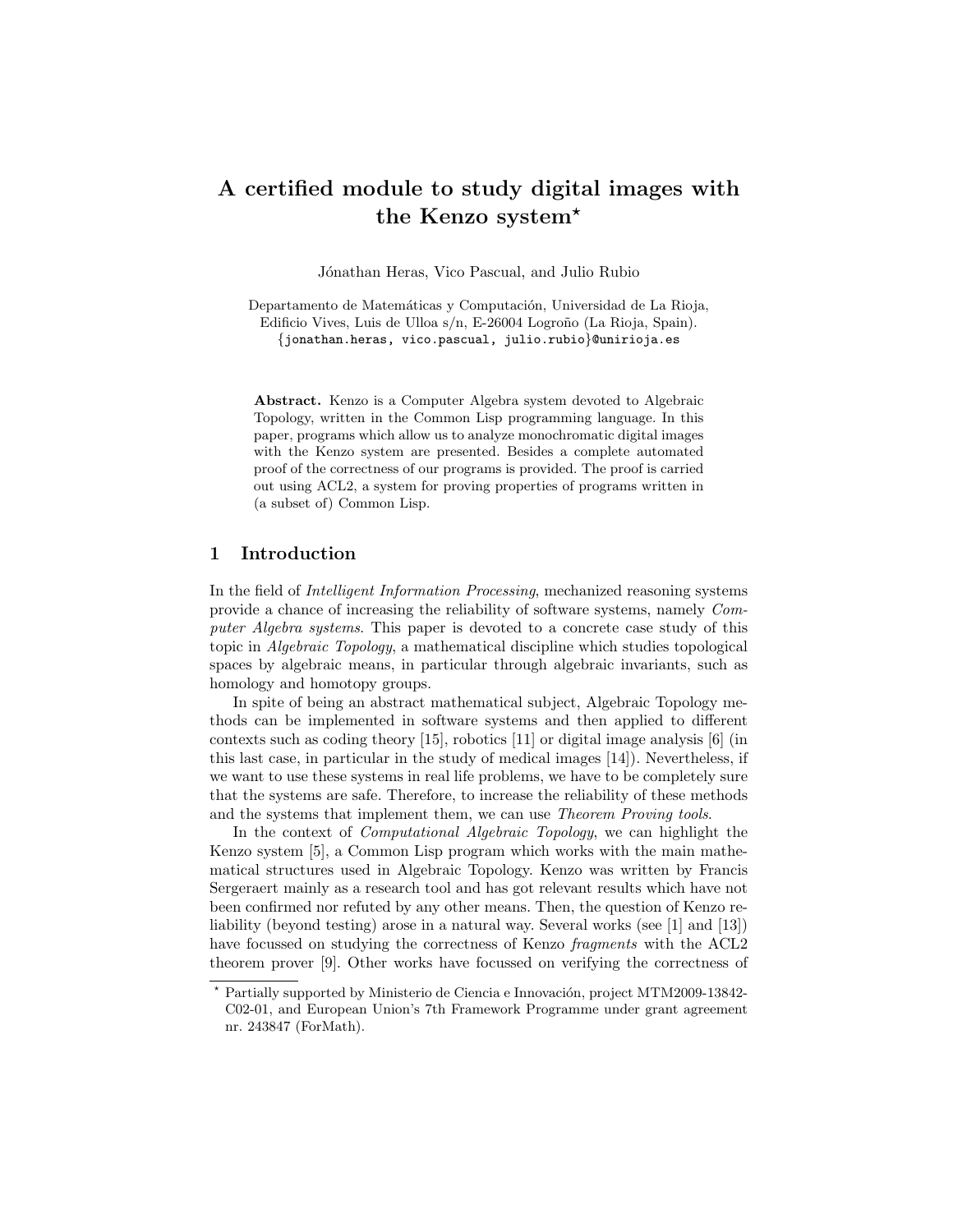Kenzo algorithms using higher-order Theorem Provers tools such as Isabelle or Coq, see [\[2](#page-7-8)[,4\]](#page-7-9).

However, up to now, the question of using the Kenzo system as a tool to study problems outside the Algebraic Topology context has not been undertaken. In this paper, we present the application of Kenzo to the analysis of monochromatic digital images by means of simplicial complexes (a generalization of the notion of graph to higher dimensions). To this aim, a new Kenzo module, implementing simplicial complexes and its application to study digital images, has been developed. In addition, the correctness of this module has been certified using ACL2.

The rest of this paper is organized as follows. Section [2](#page-1-0) introduces the basic mathematical background needed. The method to analyze digital images by means of simplicial complexes is explained in Section [3.](#page-3-0) The new Kenzo module is presented in Section [4;](#page-4-0) the ACL2 certification of that module is given in Section [5.](#page-5-0) This paper ends with a section of Conclusions and Further work, and the bibliography.

The interested reader can consult the complete development in [\[7\]](#page-7-10).

## <span id="page-1-0"></span>2 Mathematical Preliminaries

The following definitions and results about them can be found in [\[12\]](#page-7-11).

First of all, we introduce the notion of simplicial complex, instrumental in our context since it gives a concrete combinatorial description of otherwise rather abstract objects, which makes many important topological computations possible. Let us start with the basic terminology.

Let  $V$  be an ordered set, called the vertex set. An (ordered abstract) simplex over  $V$  is any ordered finite subset of  $V$ . An *(ordered abstract)* n-simplex over  $V$ is a simplex over V whose cardinality is equal to  $n + 1$ . Given a simplex  $\alpha$  over V, we call subsets of  $\alpha$  faces of  $\alpha$ .

**Definition 1** An *(ordered abstract)* simplicial complex over  $V$  is a set of simplexes K over V such that it is closed by taking faces; that is to say:  $\forall \alpha \in \mathcal{K}$ , if  $\beta \subset \alpha$  then  $\beta \in \mathcal{K}$ .

Let K be a simplicial complex. Then the set  $S_n(\mathcal{K})$  of n-simplexes of K is the set made of the simplexes of cardinality  $n + 1$  of K.

A facet of a simplicial complex  $K$  over V is a maximal simplex with respect to the subset relation,  $\subseteq$ , among the simplexes of K.

Let us note that a *finite* simplicial complex can be generated from its facets taking the union of the powerset of each one of its facets. In general, we have the following definition.

**Definition 2** Let  $S$  be a finite sequence of simplexes, then the union of the powerset of each one of the elements of  $\mathcal S$  is, trivially, a simplicial complex called the simplicial complex associated with S.

Then, the following algorithm can be defined.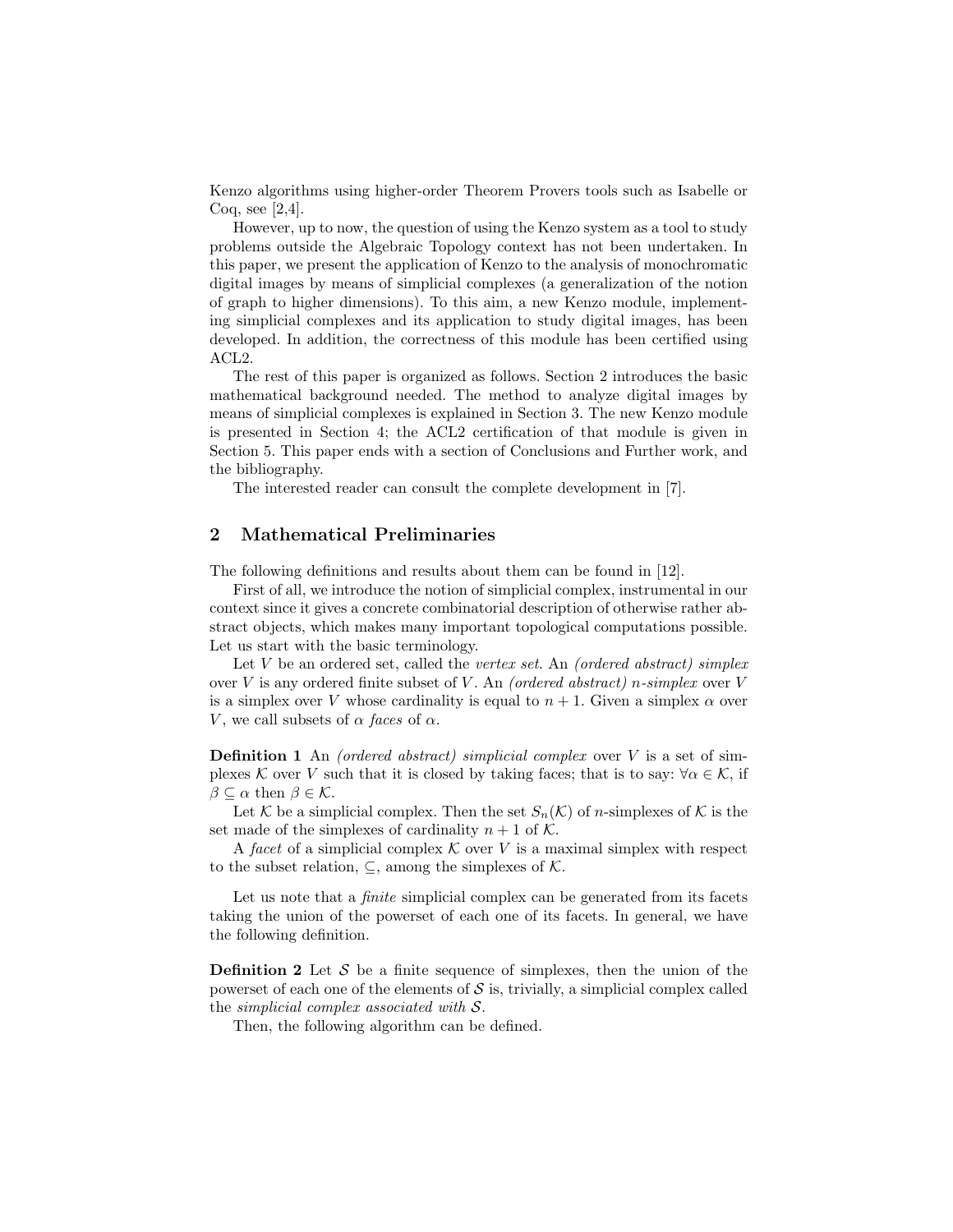#### <span id="page-2-0"></span>Algorithm 3 .

*Input:* a sequence of simplexes  $S$ . Output: the simplicial complex associated with  $S$ .

In spite of being a powerful tool, many common constructions in Topology are difficult to make in the framework of simplicial complexes explicit. It soon became clear around 1950 that the notion of simplicial set is more convenient.

**Definition 4** A simplicial set K, is a union  $K = \bigcup K^q$ , where the  $K^q$  are  $q\geq 0$ disjoints sets, together with functions:

$$
\begin{array}{ll}\n\partial_i^q: K^q \to K^{q-1}, & q > 0, & i = 0, \dots, q, \\
\eta_i^q: K^q \to K^{q+1}, & q \ge 0, & i = 0, \dots, q,\n\end{array}
$$

subject to the relations:

(1) 
$$
\partial_i^{q-1} \partial_j^q = \partial_{j-1}^{q-1} \partial_i^q
$$
 if  $i < j$ ,  
\n(2)  $\eta_i^{q+1} \eta_j^q = \eta_j^{q+1} \eta_{i-1}^q$  if  $i > j$ ,  
\n(3)  $\partial_i^{q+1} \eta_j^q = \eta_{j-1}^{q-1} \partial_i^q$  if  $i < j$ ,  
\n(4)  $\partial_i^{q+1} \eta_i^q =$  identity  $= \partial_{i+1}^{q+1} \eta_i^q$ ,  
\n(5)  $\partial_i^{q+1} \eta_j^q = \eta_j^{q-1} \partial_{i-1}^q$  if  $i > j + 1$ .

The  $\partial_i^q$  and  $\eta_i^q$  are called *face* and *degeneracy* operators respectively. The elements of  $K<sup>q</sup>$  are called *q*-simplexes.

The following definition provides a link between the notions of simplicial set and simplicial complex.

**Definition 5** Let  $SC$  be an (ordered abstract) simplicial complex over V. Then the simplicial set  $K(SC)$  canonically associated with  $SC$  is defined as follows. The set  $K^n(\mathcal{SC})$  is  $S_n(\mathcal{SC})$ , that is, the set made of the simplexes of cardinality  $n+1$ of SC. In addition, let  $(v_0, \ldots, v_q)$  be a q-simplex, then the face and degeneracy operators of the simplicial set  $K(S\mathcal{C})$  are defined as follows:

$$
\partial_i^q((v_0,\ldots,v_i,\ldots,v_q)) = (v_0,\ldots,v_{i-1},v_{i+1},\ldots,v_q), \n\eta_i^q((v_0,\ldots,v_i,\ldots,v_q)) = (v_0,\ldots,v_i,v_i,\ldots,v_q).
$$

From this definition the following algorithm can be presented.

#### <span id="page-2-1"></span>Algorithm 6

 $\sim$   $\alpha$ 

Input: a simplicial complex  $SC$ . Output: the simplicial set  $K(S\mathcal{C})$  canonically associated with  $\mathcal{SC}$ .

Now, we are going to introduce a central notion in Algebraic Topology which plays a key role in the study of some properties of concrete objects, as we will see in the following section. We consider  $\mathbb Z$  as the ground ring.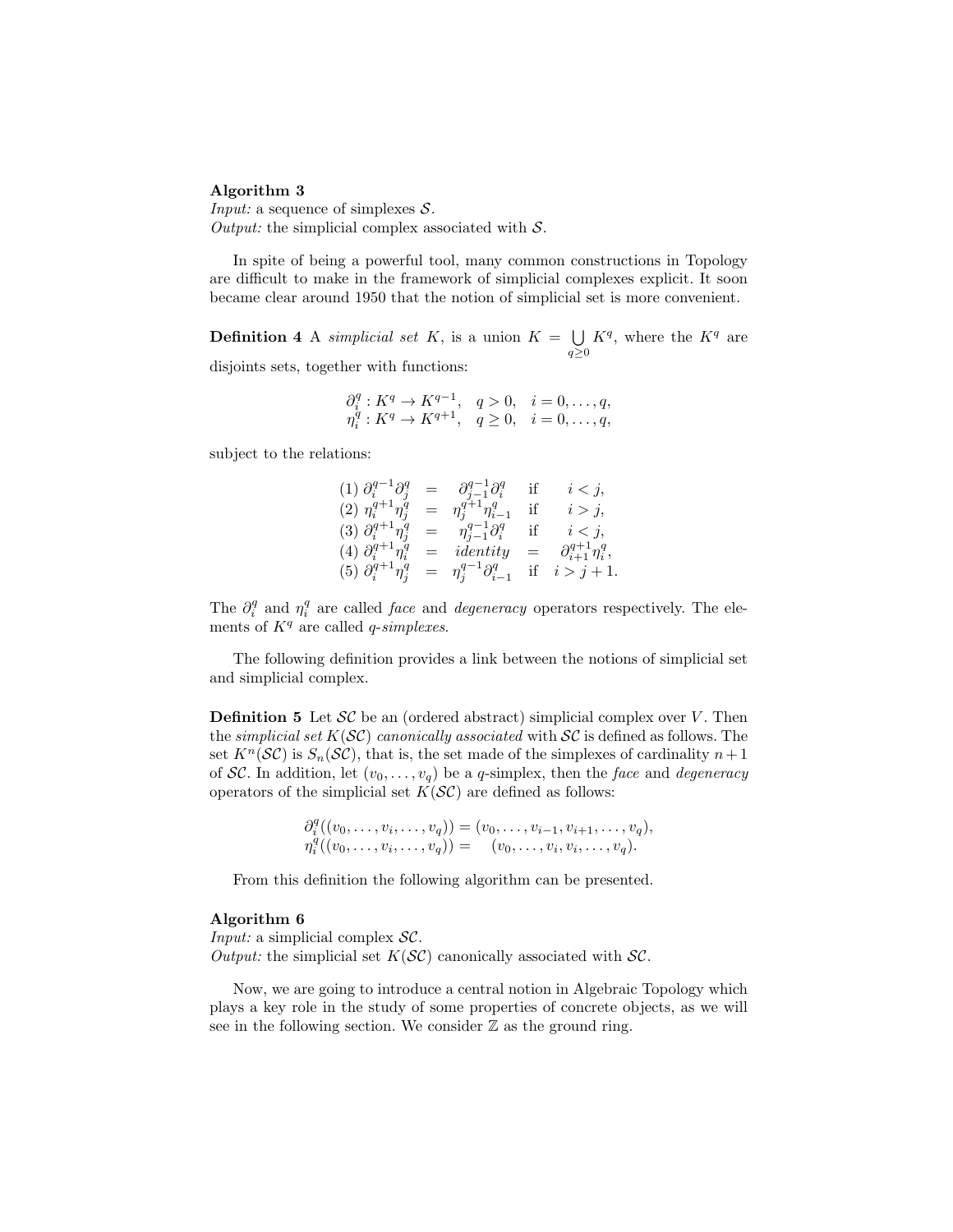**Definition 7** A *chain complex*  $C_*$  is a pair of sequences  $(C_n, d_n)_{n \in \mathbb{Z}}$  where for every  $n \in \mathbb{Z}$ : the component  $C_n$  is a  $\mathbb{Z}$ -module (the *chain group of dimension* n); the component  $d_n$  is a module morphism  $d_n: C_n \to C_{n-1}$  (the *differential* map); and, the composition  $d_n d_{n+1}$  is null  $(d_n d_{n+1} = 0)$ .

The *n-homology group* of  $C_*$ , denoted by  $H_n(C_*)$ , is defined as the quotient Ker  $d_n/Im\ d_{n+1}$ .

In an intuitive sense, homology groups measure  $n$ -dimensional holes in topological spaces. For instance,  $H_0$  measures the number of connected components of a space.

We can define now the link between simplicial sets and chain complexes.

**Definition 8** Let  $K$  be a simplicial set, we define the *chain complex associated* with K,  $C_*(K) = (C_n(K), d_n)_{n \in \mathbb{N}}$ , in the following way: (1)  $C_n(K) = \mathbb{Z}[K^n]$  is the free Z-module generated by  $K^n$ ; and, (2) the map  $d_n: C_n(K) \to C_{n-1}(K)$ is given by  $d_n(x) = \sum_{i=0}^n (-1)^i \partial_i(x)$  for  $x \in K^n$  and it is extended by linearity to the combinations  $c = \sum_{i=1}^{n} \lambda_i x_i \in C_n(K)$ .

Then, we can define the following algorithm.

#### <span id="page-3-2"></span>Algorithm 9

*Input:* a simplicial set  $K$ .

*Output:* the chain complex  $C_*(K)$  canonically associated with K.

Finally, homology groups of a simplicial set  $K$  are defined as the ones of the chain complex  $C_*(K)$ ; and the homology groups of a simplicial complex  $\mathcal{SC}$  as the ones of the simplicial set  $K(S\mathcal{C})$ .

## <span id="page-3-0"></span>3 The simplicial framework to study digital images

The definitions presented in the previous section are classical definitions from Algebraic Topology. However, since our final goal consists in working with mathematical objects coming from digital images, let us show how this machinery from Algebraic Topology may be used in this particular context.

It is worth noting that there are several methods to construct a simplicial complex from a digital image, see [\[3\]](#page-7-12). Let us explain one of them; roughly speaking, the chosen method triangulates images as can be seen in Figure [1.](#page-4-1)

We work with monochromatic two dimensional images. Then, an image can be represented by a finite 2-dimensional array of 1's and 0's in which the black pixels are represented by 1's and the white pixels are represented by 0's.

<span id="page-3-1"></span>Let  $\mathcal I$  be an image encoded as a 2-dimensional array of 1's and 0's. Let  $V = \mathbb{N} \times \mathbb{N}$  be the vertex set, each vertex is a pair of natural numbers. Let  $p = (a, b)$  be the coordinates of a black pixel in *I*. For each p we obtain two triangles which are two facets of the simplicial complex associated with I. Namely, for each  $p = (a, b)$  we obtain the triangles:  $((a, b), (a+1, b), (a+1, b+1))$ and  $((a, b), (a, b+1), (a+1, b+1))$ . If we repeat the process for the coordinates of all the black pixels in  $\mathcal{I}$ , we obtain all the facets of a simplicial complex associated with I, let us call it  $\mathcal{K}_{\mathcal{I}}$ . Then, the following algorithm can be defined.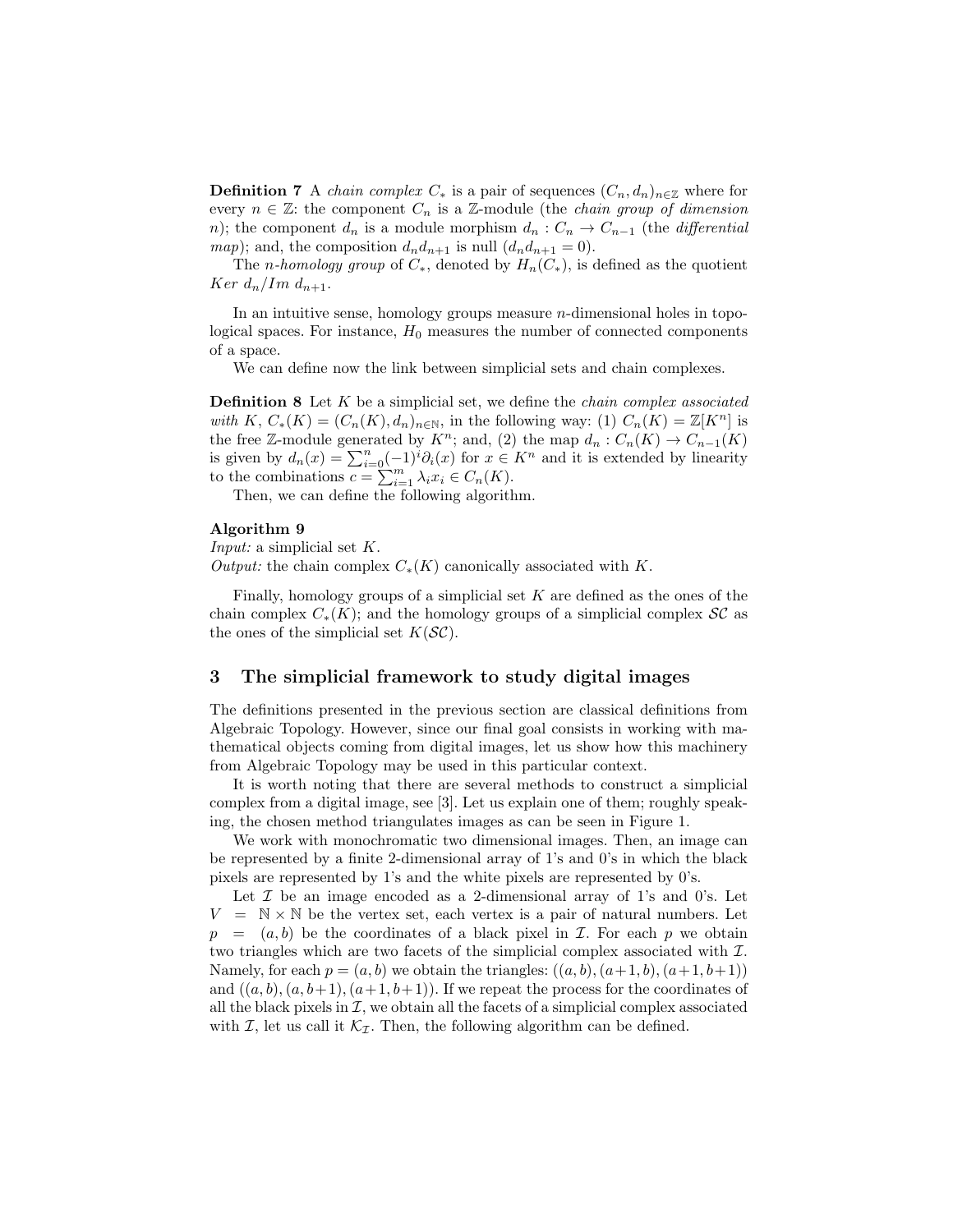

<span id="page-4-1"></span>Fig. 1. A digital image and its simplicial complex representation

#### Algorithm 10

*Input:* a digital image  $I$ . Output: the facets of the simplicial complex  $\mathcal{K}_{\mathcal{I}}$ .

Once that we have obtained the list of facets from a digital image, we can apply all the machinery explained in the previous section to obtain properties of the image through the computation of homology groups, see our methodology diagrammatically described in Figure [2.](#page-4-2)



<span id="page-4-2"></span>Fig. 2. Methodology to analyze digital images

The interpretation of properties of  $\mathcal I$  from the homology groups in dimension 0 and 1 of  $\mathcal{K}_{\mathcal{I}}$ , which are either null or a direct sum of  $\mathbb Z$  components, is as follows. The number of  $Z$  components of the homology groups of dimension 0 and 1 measures respectively the number of connected components and the number of holes of the image. For instance, the homology groups of the image of Figure [1](#page-4-1) are  $H_0 = \mathbb{Z} \oplus \mathbb{Z}$  and  $H_1 = \mathbb{Z} \oplus \mathbb{Z} \oplus \mathbb{Z}$ ; so, the image has two connected components and three holes.

## <span id="page-4-0"></span>4 A new Kenzo module

We have developed a new Common Lisp module to work with digital images. This module implements algorithms [3,](#page-2-0) [6](#page-2-1) and [10](#page-3-1) since Algorithm [9](#page-3-2) and the one which computes the homology groups of a chain complex are already implemented in Kenzo. The following lines are devoted to explain the essential part of these programs.

The first of our programs implements Algorithm [3,](#page-2-0) that is, it generates a simplicial complex from a sequence of simplexes. The description of the main function in charge of this task is shown here: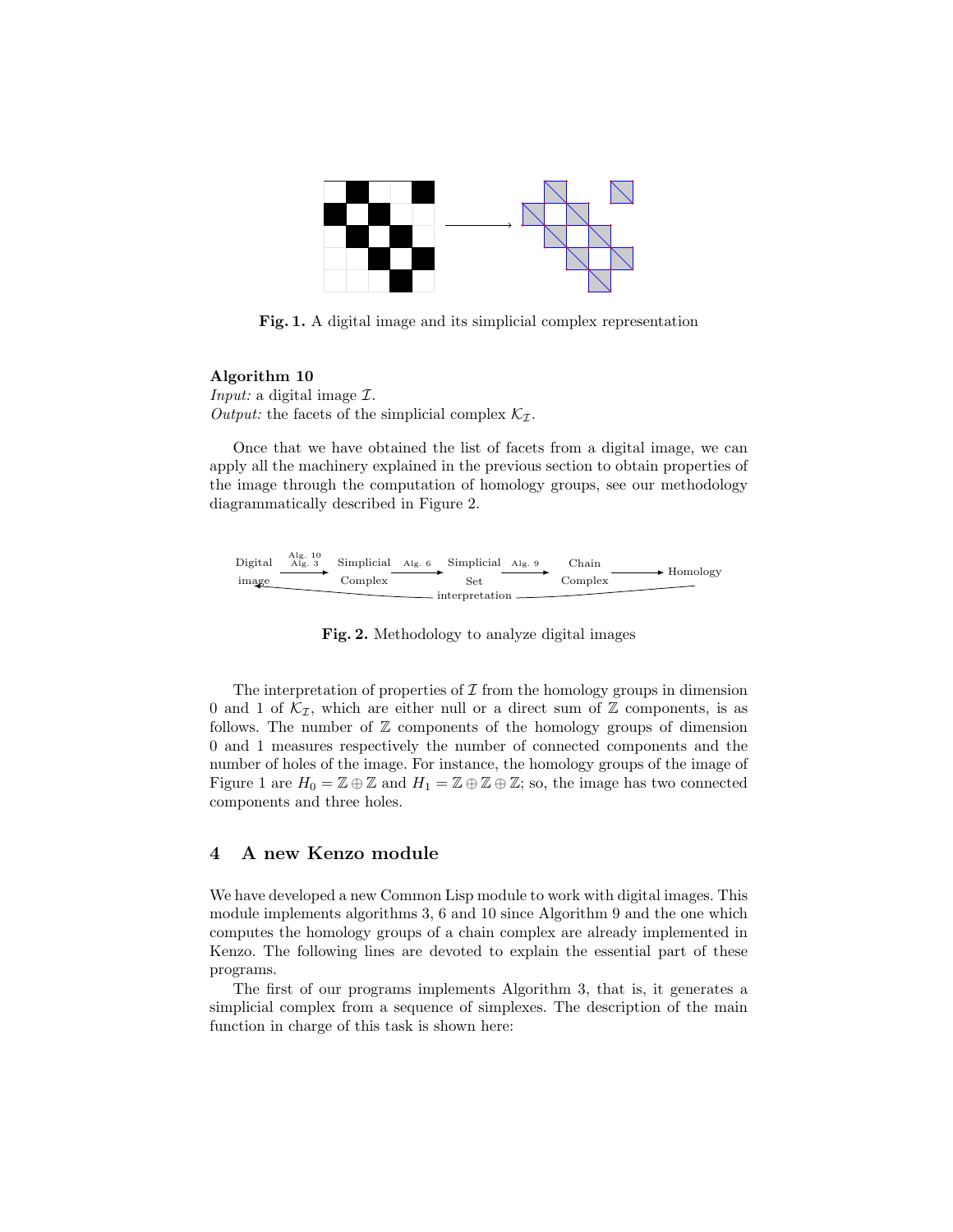simplicial-complex-generator ls: From a list of simplexes, ls, this function generates the associated simplicial complex, that is to say, another list of simplexes.

The second program implements Algorithm [6.](#page-2-1) It generates the simplicial set canonically associated with a simplicial complex using the already implemented Kenzo class Simplicial-Set. The main function is:

ss-from-sc simplicial-complex: From a simplicial complex, simplicial-complex, this function builds the associated simplicial set, a Simplicial-Set instance.

Finally, Algorithm [10](#page-3-1) is implemented in the following function.

generate-facets-image digital-image: From a digital image, digital image, this function constructs the facets of the associated simplicial complex, that is, a list of simplexes.

To provide a better understanding of the new tools, an elementary example of their use is presented now. Let us consider the image of the left side of Figure [1.](#page-4-1) That image can be represented by the following 2-dimensional array (a list of lists) which is assigned to the variable image:

. . . . . . . . . . . . . . . . . . . . . . . . . . . . . . . . . . . . . . . . . . . . . . . . . . . . . . . . . . . . . . . . . . . . . . . . . . . . . . . . . . . . . . . . . . . . . . . . . . . . . . . . . . . . . . . . . . . . > (setf image  $'$ ((0 1 0 0 1) (1 0 1 0 0) (0 1 0 1 0) (0 0 1 0 1) (0 0 0 1 0)))  $\cdot$  $((0\ 1\ 0\ 0\ 1)\ (1\ 0\ 1\ 0\ 0)\ (0\ 1\ 0\ 1\ 0)\ (0\ 0\ 1\ 0\ 1)\ (0\ 0\ 0\ 1\ 0))$ 

Afterwards, we can chain our programs to obtain a simplicial set which will be assigned to the variable ss-image:

```
. . . . . . . . . . . . . . . . . . . . . . . . . . . . . . . . . . . . . . . . . . . . . . . . . . . . . . . . . . . . . . . . . . . . . . . . . . . . . . . . . . . . . . . . . . . . . . . . . . . . . . . . . . . . . . . . . . . .
> (setf ss-image (ss-from-sc (simplicial-complex-generator
                                                                                            (generate-facets-image image)))) z
[K1 Simplicial-Set]
. . . . . . . . . . . . . . . . . . . . . . . . . . . . . . . . . . . . . . . . . . . . . . . . . . . . . . . . . . . . . . . . . . . . . . . . . . . . . . . . . . . . . . . . . . . . . . . . . . . . . . . . . . . . . . . . . . . .
```
We obtain as result a Simplicial-Set object that can be used to compute the homology groups thanks to the Kenzo kernel (which internally constructs the chain complex associated with the simplicial set).

. . . . . . . . . . . . . . . . . . . . . . . . . . . . . . . . . . . . . . . . . . . . . . . . . . . . . . . . . . . . . . . . . . . . . . . . . . . . . . . . . . . . . . . . . . . . . . . . . . . . . . . . . . . . . . . . . . . .

```
> (homology ss-image 0 2) \mathbf{\mathcal{F}}Homology in dimension 0:
Component Z
Component Z
Homology in dimension 1:
Component Z
Component Z
Component Z
. . . . . . . . . . . . . . . . . . . . . . . . . . . . . . . . . . . . . . . . . . . . . . . . . . . . . . . . . . . . . . . . . . . . . . . . . . . . . . . . . . . . . . . . . . . . . . . . . . . . . . . . . . . . . . . . . . . .
```
As can be seen, the result is the expected one.

## <span id="page-5-0"></span>5 Certification of the Kenzo module in ACL2

As we have said previously, we want to formalize the correctness of the functions simplicial-complex-generator, ss-from-sc and generate-facets-image; that is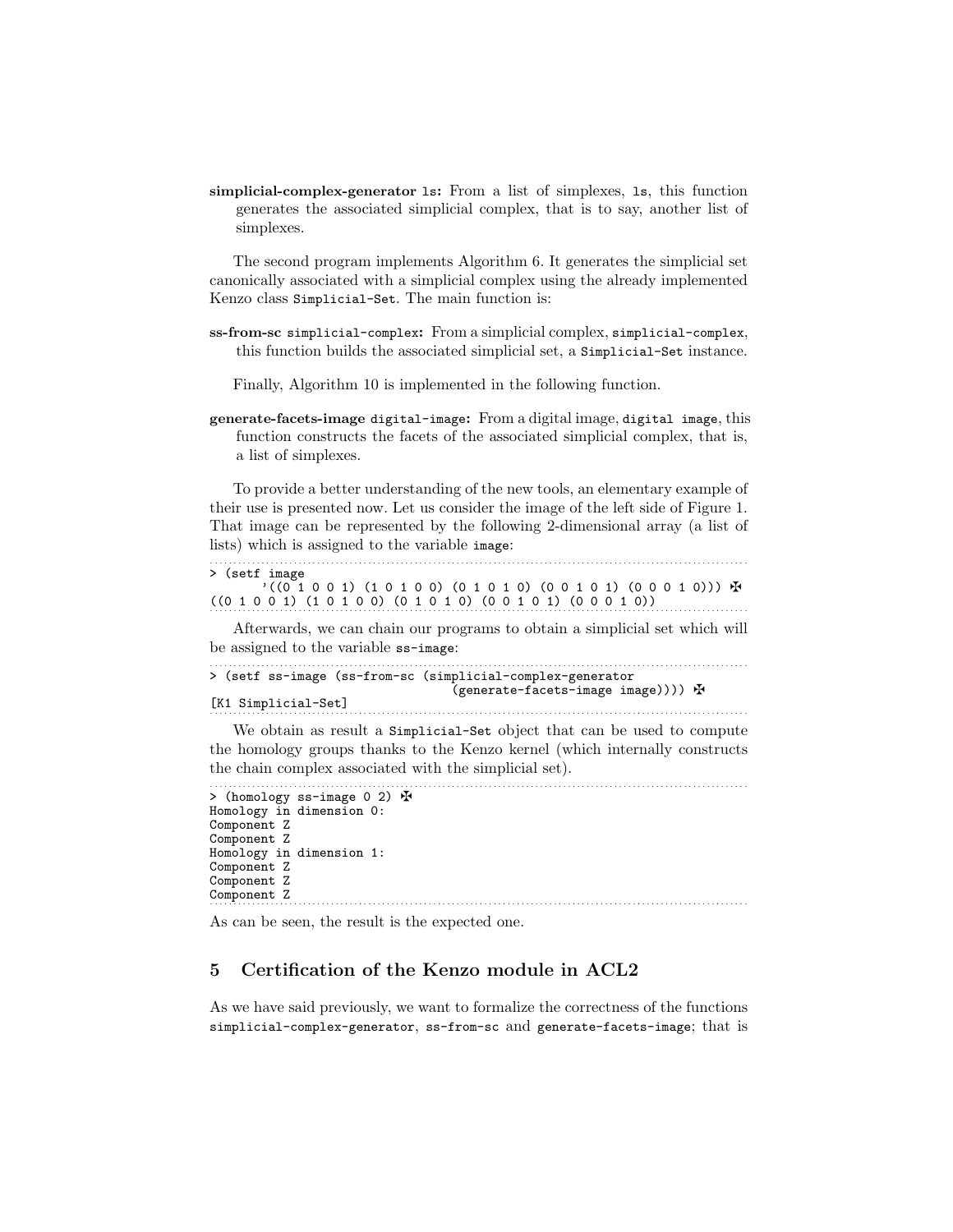to say, proving that our implementation of algorithms [3,](#page-2-0) [6](#page-2-1) and [10](#page-3-1) is correct. To this aim, we have used the ACL2 Theorem Prover [\[9\]](#page-7-7).

ACL2 is, at the same time, a programming language (an extension of an applicative subset of Common Lisp), a first-order logic for specifying and proving properties of the programs defined in the language and a theorem prover supporting mechanized reasoning in the logic.

Since both Kenzo and ACL2 are Common Lisp programs we can verify the correctness of Kenzo functions in ACL2. Some works were already carried out in this line, for instance, Algorithm [9](#page-3-2) was formalized using ACL2 in [\[10\]](#page-7-13).

The formalization of our implementation of algorithms [3](#page-2-0) and [10](#page-3-1) in ACL2 is split into two steps. First of all, we need some auxiliary functions which define the necessary concepts to prove our theorems. Namely, we need to define the notions of *simplex*, list of *simplexes*, set of *simplexes*, face, *member* and *digital* image in ACL2. Subsequently, lemmas stating the correctness and completeness of our programs are proved. Eventually, we can state and prove the following theorems.

#### ACL2 Theorem 11 Let ls be a list of simplexes, then

 $(\text{simplicial-complex-generator } ls)$  constructs the simplicial complex whose list of facets is ls.

**ACL2** Theorem 12 Let  $\mathcal{I}$  be a digital image, then (generate-facets-image  $\mathcal{I}$ ) constructs the facets of the simplicial complex  $\mathcal{K}_{\mathcal{I}}$ .

The proof of the above theorems, in spite of involving some auxiliary results, is achieved by ACL2 without any special hindrance due to the fact that our programs follow simple inductive schemas that are suitable for the ACL2 reasoning heuristics.

The task of certifying the correctness of our implementation of Algorithm [6,](#page-2-1) that is to say, the ss-from-sc function, has not been undertaken from scratch, but we have used a previous work presented in [\[8\]](#page-7-14) that allows us to prove the correctness of simplicial sets constructed in the Kenzo system. In [\[8\]](#page-7-14), we have developed a tool which generates a proof that a Kenzo object  $K$  is a simplicial set if K fulfills some minimal conditions.

In this way, the proof effort is considerably reduced to prove the correctness of ss-from-sc since we only need to prove 2 properties, and the tool presented in [\[8\]](#page-7-14) automatically generates the proof of the correctness of our implementation. Then, we have the following theorem.

ACL2 Theorem 13 Let sc be a simplicial complex, then (ss-from-sc sc) constructs the simplicial set associated with the simplicial complex sc.

## 6 Conclusions and further work

The programs presented in this paper allow one to analyze digital images using the methodology diagrammatically described in Figure [2.](#page-4-2) The implementation